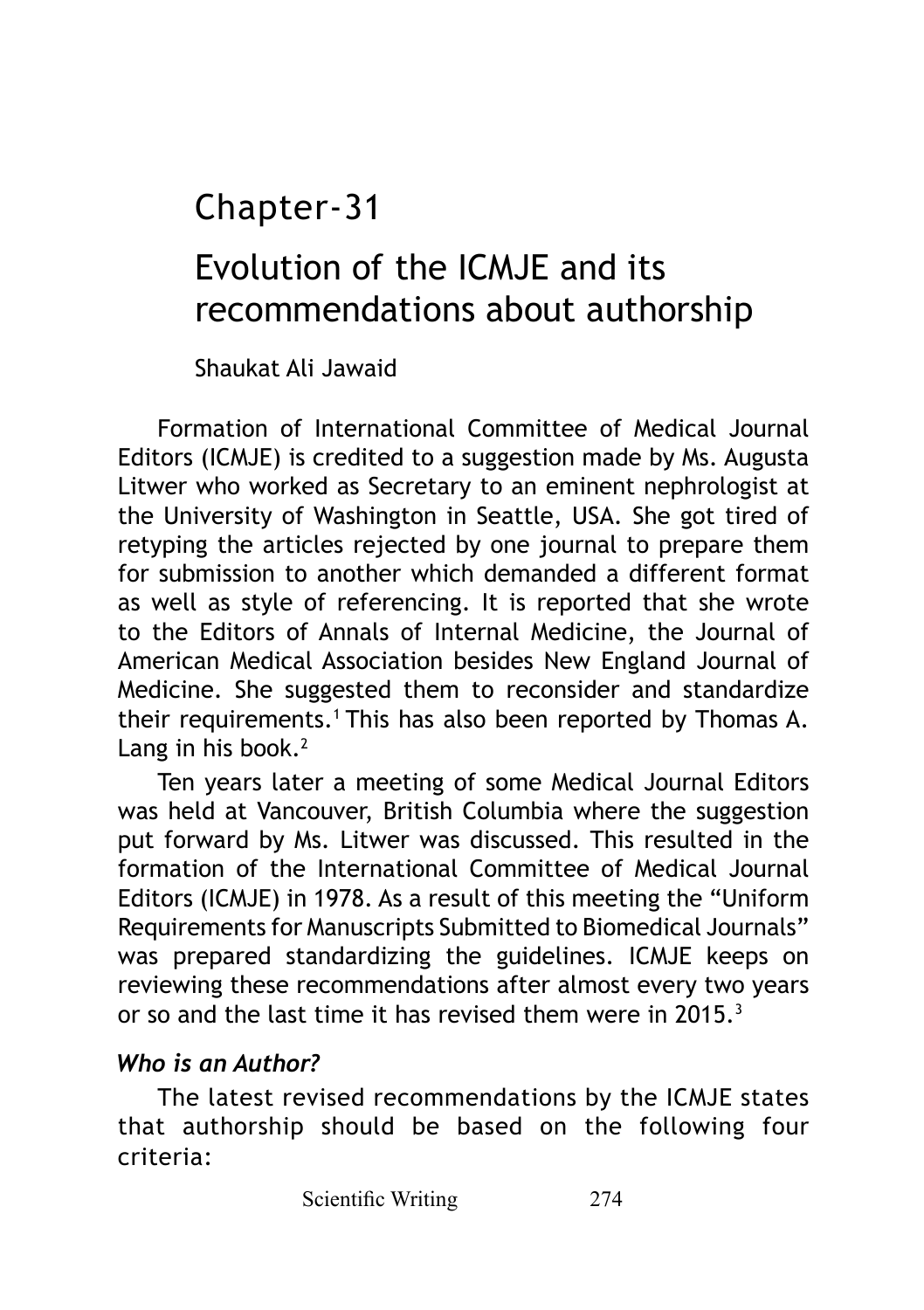- 1. Substantial contributions to the conception or design of the work; or the acquisition, analysis, or interpretation of data for the work; AND
- 2. Drafting the work or revising it critically for important intellectual content; AND
- 3. Final approval of the version to be published; AND
- 4. Agreement to be accountable for all aspects of the work in ensuring that questions related to the accuracy or integrity of any part of the work are appropriately investigated and resolved.

In addition to being accountable for the parts of the work he or she has done, an author should be able to identify which coauthors are responsible for specific other parts of the work. In addition, authors should have confidence in the integrity of the contributions of their co-authors. Though the ICMJE criteria for authorship sated that "All those designated as authors should meet all four criteria for authorship, and all who meet the four criteria should be identified as authors" but sometimes it is not possible. Hence, the editors of respective journals take the decision keeping in view the prevailing situation and some of them then ask them to add contributor ship of each author as to what has been done by different people listed as authors.

 ICMJE recommendations state that "Those who do not meet all four criteria should be acknowledged". These authorship criteria are intended to reserve the status of authorship for those who deserve credit and can take responsibility for the work. However, all individuals who meet the first criterion should have the opportunity to participate in the review, drafting, and final approval of the manuscript.

It is the collective responsibility of the authors, not the journal to which the work is submitted, to determine that all people named as authors meet all four criteria; it is not the role of journal editors to determine who qualifies or does not qualify for authorship or to arbitrate authorship conflicts. In case no agreement about authorship is reached between the authors, it is the institution(s) where the study was done, should be asked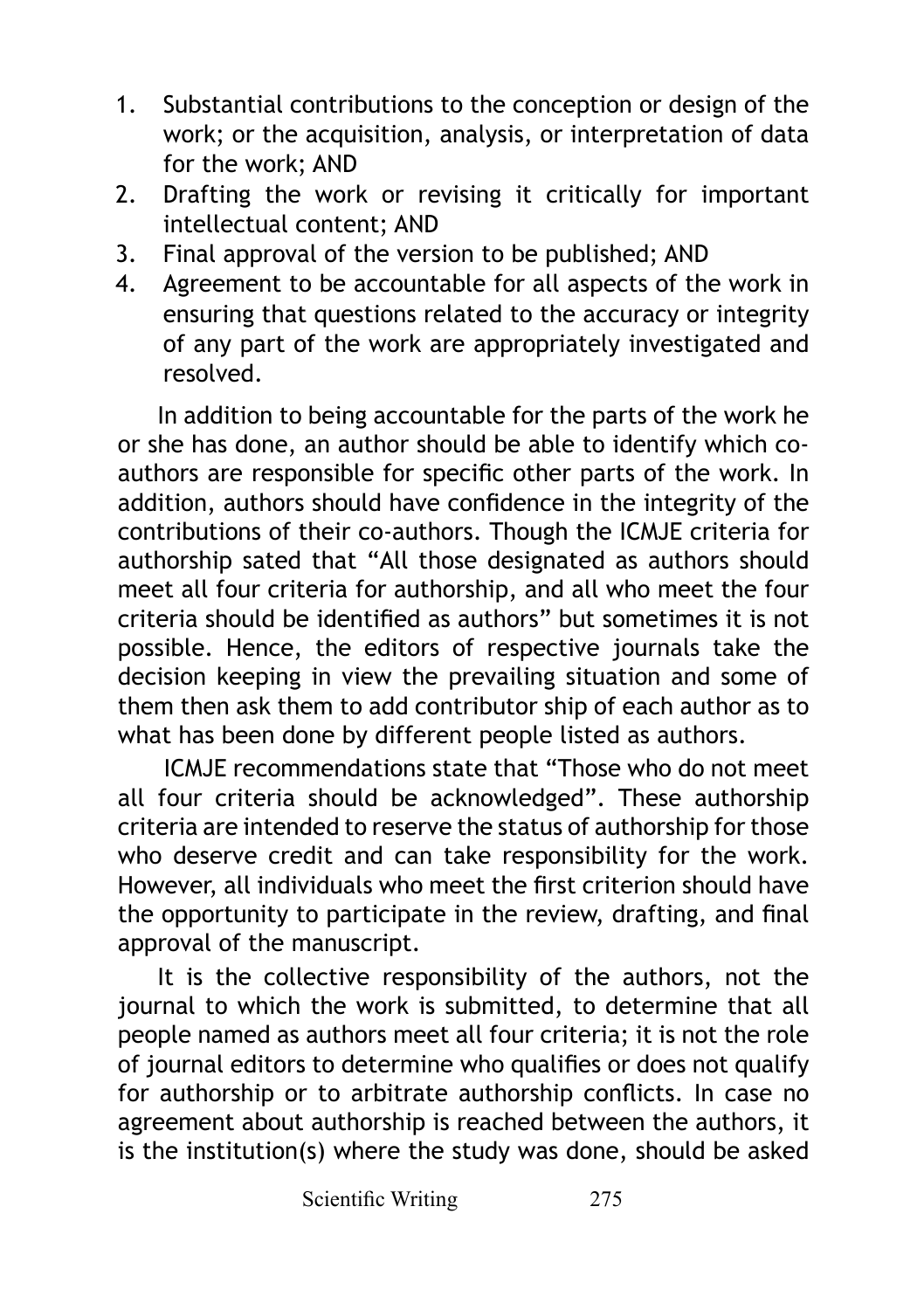to investigate. The Journal Editors are not involved in this in any way. If authors request removal or addition of an author after manuscript submission or publication, journal editors should seek an explanation and signed statement of agreement for the requested change from all listed authors and from the author to be removed or added.

#### *Correspondence Author:*

"The corresponding author is the one individual who takes primary responsibility for communication with the journal during the manuscript submission, peer review, and publication process, and typically ensures that all the journal's administrative requirements, such as providing details of authorship, ethics committee approval, clinical trial registration documentation, and gathering conflict of interest forms and statements, are properly completed. The corresponding author should be available throughout the submission and peer review process to respond to editorial queries in a timely way, and should be available after publication to respond to critiques of the work and cooperate with any requests from the journal for data or additional information should questions about the paper arise after publication. Although the corresponding author has primary responsibility for correspondence with the journal, the ICMJE recommends that editors send copies of all correspondence to all listed authors."4

*Multi-author Groups:* "When a large multi-author group has conducted the work, the group ideally should decide who will be an author before the work is started and confirm who is an author before submitting the manuscript for publication. All members of the group named as authors should meet all four criteria for authorship, including approval of the final manuscript, and they should be able to take public responsibility for the work and should have full confidence in the accuracy and integrity of the work of other group authors. They will also be expected as individuals to complete conflict-of-interest disclosure forms".4